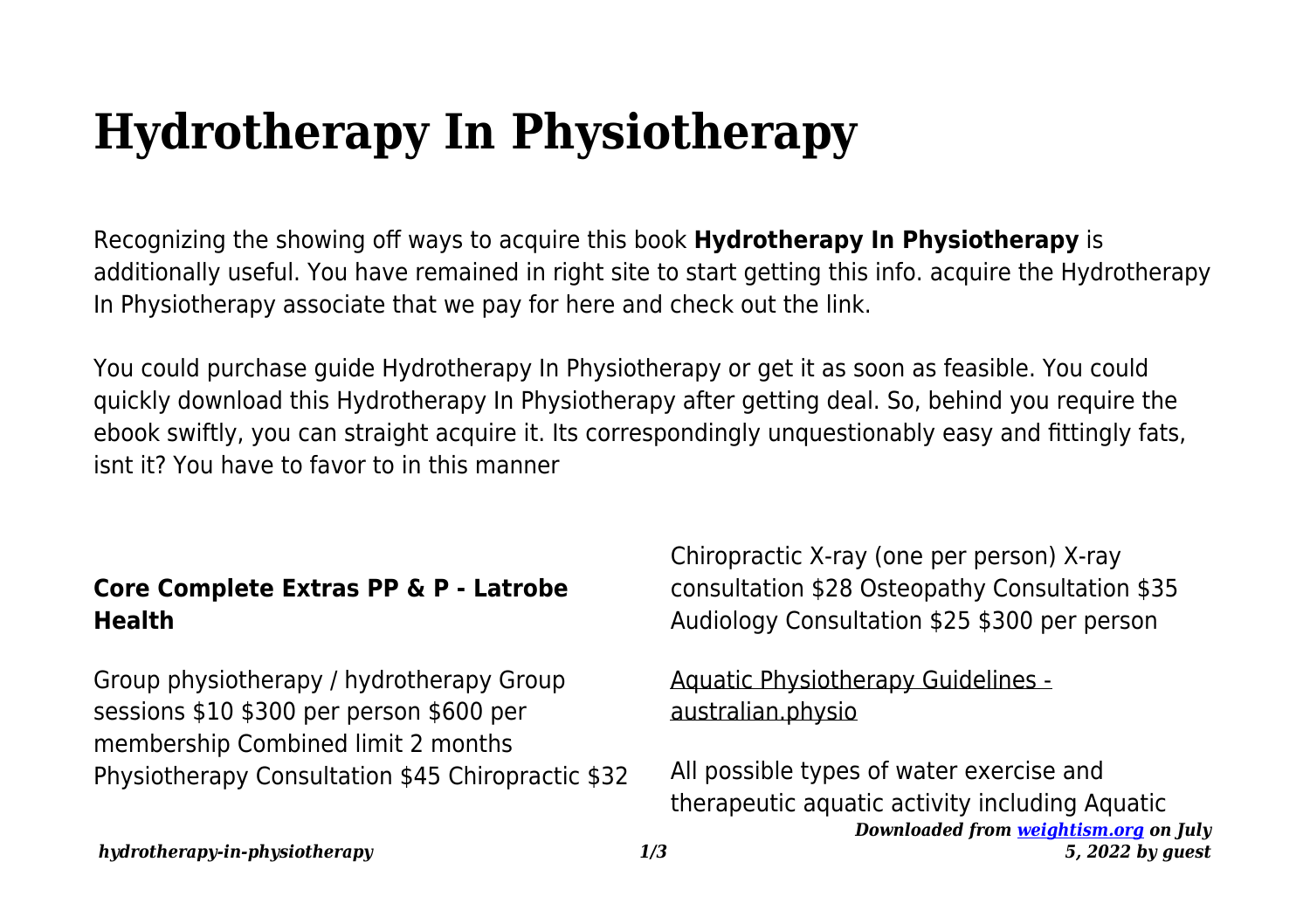Physiotherapy (Hydrotherapy) were considered including the utilisation of non-purpose built pools, the management of which is not always controlled by physiotherapists. The document outlines minimum standards that are achievable in all circumstances.

#### Cover Summary Medibank Silver Plus Families

Physiotherapy\* Consultations 2 months 55% (100% for kids^) Fixed Amount Combined limit of \$400 (Increases by \$50 per year up to \$650) Clinical pilates Hydrotherapy sessions Chiropractic\* Consultations Osteopathy Fixed Amount Remedial massage\* Consultations 2 months 55% (100% for kids^) Fixed Amount \$100 Acupuncture\* Consultations Combined limit ...

Your guide to family extras - ahm health insurance

Physiotherapy  $< 5$  years \$300 5+ years \$325

10+ years \$350 20+ years \$375 Initial consultation Max. 1 per person per financial year. \$36 Subsequent consultation \$28 Group or class (hydrotherapy, antenatal and rehabilitation) All classes must be provided by an ahm recognised physiotherapist. \$14 Chiropractic < 5 years \$300 5+ years \$325 10+ years ...

#### **Prime Extras (PRE) - Australian Unity**

Includes sports physiotherapy and hydrotherapy. ... Includes hydrotherapy. Ante-natal/Post-natal Classes. \$70 per consultation. Combined maximum of. \$400 per person. 2 month waiting period . Includes classes conducted by a private midwife not eligible under Medicare, or physiotherapist.

#### Cover Summary Gold Advantage - Medibank

*Downloaded from [weightism.org](https://weightism.org) on July 5, 2022 by guest* Physiotherapy\* Consultations Clinical pilates 2 months Fixed Amount \$700 No sub-limit Hydrotherapy sessions Chiropractic\*

*hydrotherapy-in-physiotherapy 2/3*